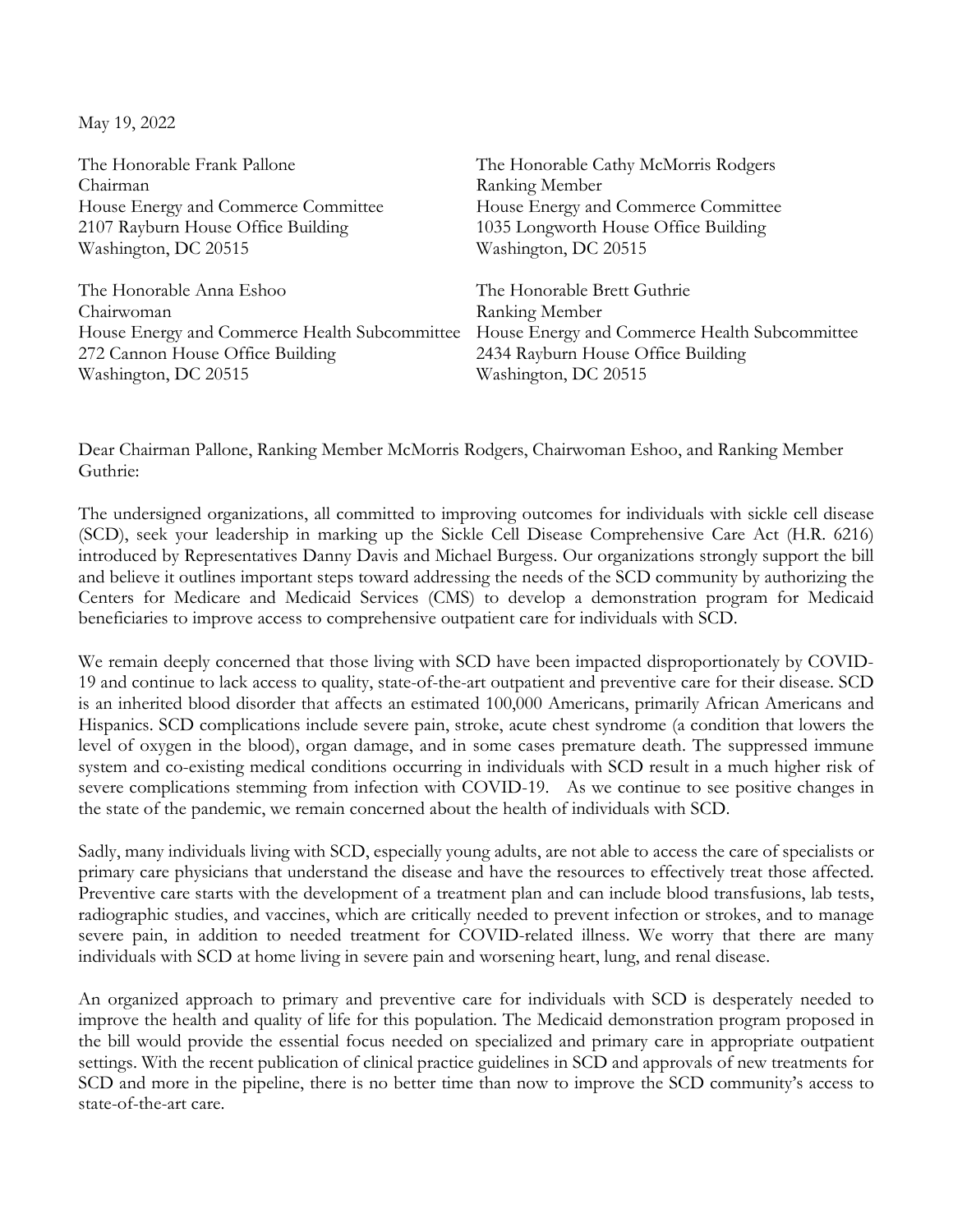Additionally, the proposed demonstration program addresses the priority areas highlighted in CMS' recently released action plan to address health equity. The SCD demonstration program has the capability to eliminate disparities in health care quality and access for this extremely vulnerable population, which in turn, could serve as a model for CMS' multifaceted efforts to improve health equity and eliminate disparities.

Now is the time to initiate this program. We need your leadership to advance the bill in your committee. Our organizations are committed to seeking cosponsors and working with the committees of jurisdiction to move the policy and program forward.

Please consider all of the organizations listed below as a resource and keep us apprised on how we can assist you. Thank you again for your efforts to improve the lives of individuals with this debilitating disease.

AABB

Agios Pharmaceuticals Alpert Medical School of Brown University American Academy of Pediatrics American College of Emergency Physicians American College of Obstetricians and Gynecologists American Heart Association American Psychological Association American Public Health Association American Red Cross American Society for Clinical Pathology American Society for Reproductive Medicine American Society for Transplantation and Cellular Therapy American Society of Hematology American Society of Pediatric Hematology/Oncology American Thoracic Society ASH Research Collaborative Association of Pediatric Hematology/Oncology Nurses Association of Maternal & Child Health Programs Association of Public Health Laboratories Axis Advocacy Beam Therapeutics Black Women's Health Imperative bluebird bio Bridging the Gap-Adult Sickle Cell Disease Foundation of Nevada Cayenne Wellness Center | Sickle Cell Education, Support, and Advocacy Forma Therapeutics Foundation for Sickle Cell Disease Research Global Blood Therapeutics Graphite Bio Greater Boston Sickle Cell Disease Association Hemex Health, Inc. Imara International Association of Sickle Cell Nurses and Professional Associates Martin Center Sickle Cell Initiative Medunik USA